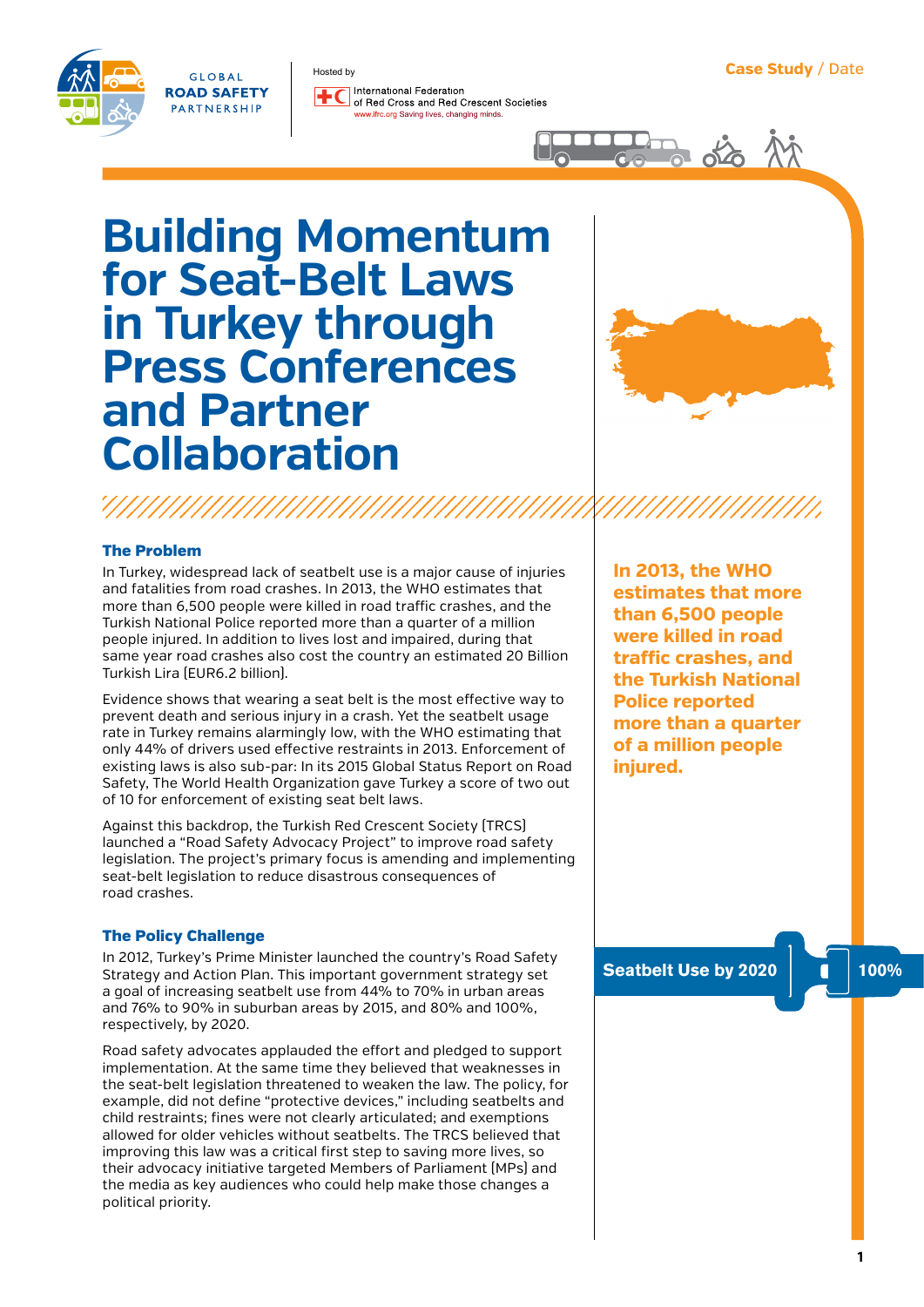

International Federation of Red Cross and Red Crescent Societies ifrc.org Saving lives, changing minds.



## **Building Momentum for Seat-Belt Laws in Turkey through Press Conferences and Partner Collaboration**

## The Tactics

In 2013, the TRCS initiated a "no seat belt exemptions" policy campaign to amend the legislation, while at the same time pledging to support the overall goals of the national traffic regulation for increasing seatbelt use and reducing the number of fatalities and injuries.

Hosted by

In order to achieve its goals, the TRCS needed to gain the attention of the public and policymakers. Because media coverage is an effective way to reach both audiences, and since road safety is an issue that impacts everyone, they developed a multi-faceted advocacy and communications strategy that would effectively reach and influence their target audiences. Two important advocacy tactics included using press conferences and collaborating with partners to create a civil society declaration (see sidebars). TRCS knew that the press conferences could gain nationwide interest and coverage if they were appealing, newsworthy, and included a clear call to action. They also understood the value of involving other partner organizations to demonstrate broad-based support for their policy recommendations.

## Activity #1: **A press conference to put a "human face" on road traffic accidents, October 2014**

Each year during the Bayram (Eid) holiday, about seven million people in Turkey take to the roads, and road crashes which lead to serious injury and death are particularly prevalent. The TRCS identified the holiday as an opportune time to bring media attention to the high level of road crash death and injury while also highlighting the need for improved seat belt legislation to address it. To underscore the plight of victims and to provide a variety of supportive voices to the policy campaign, the TRCS partnered with the Spinal Cord Paralytic Association (SCPA) of Turkey, a group that works to support people who suffer from paralysis.



**caption**

#### CHECKLIST: **Organizing a press conference**

- 1. Define your goal for the press conference. Ensure that the objective supports your advocacy campaign's overall objective, and is measurable. Make certain you have identified a clear 'call to action.'
- 2. Clarify the report, announcement or newsworthy media angle. Identify a news "hook" that will interest reporters. This might be a statistic, a recent publication, or a new development in road safety in your area.
- 3. Choose and prepare spokespeople. Target high-level, credible spokespeople who can speak persuasively about your issues to the press.
- 4. Secure the time and venue. Try to hold the press conference in either a well known or creative venue that is easily accessible. Make sure you secure details in good time.
- 5. Contact the media. Draft a press announcement that includes the details of the press conference, key speakers, and briefly describes the urgency of the issue. Circulate widely among all major press outlets.
- 6. Host the press conference. Make sure the press conference is held according to schedule. If possible, allow for a question and answer session between journalists and speakers.
- 7. Follow up with media. You're not done once the press conference is over. Follow up with reporters and, wherever possible, allow journalists to speak one-on-one with spokespeople to develop their stories. Provide a contact for reporters to follow up for additional information as needed.
- 8. Collect and evaluate media coverage. Media coverage is a key metric in assessing the success of your press conference, so make sure you collect media clips, links and footage.

**Want to learn more? You can find other resources for advocates at [www.grsproadsafety.org](http://www.grsproadsafety.org)/XXX**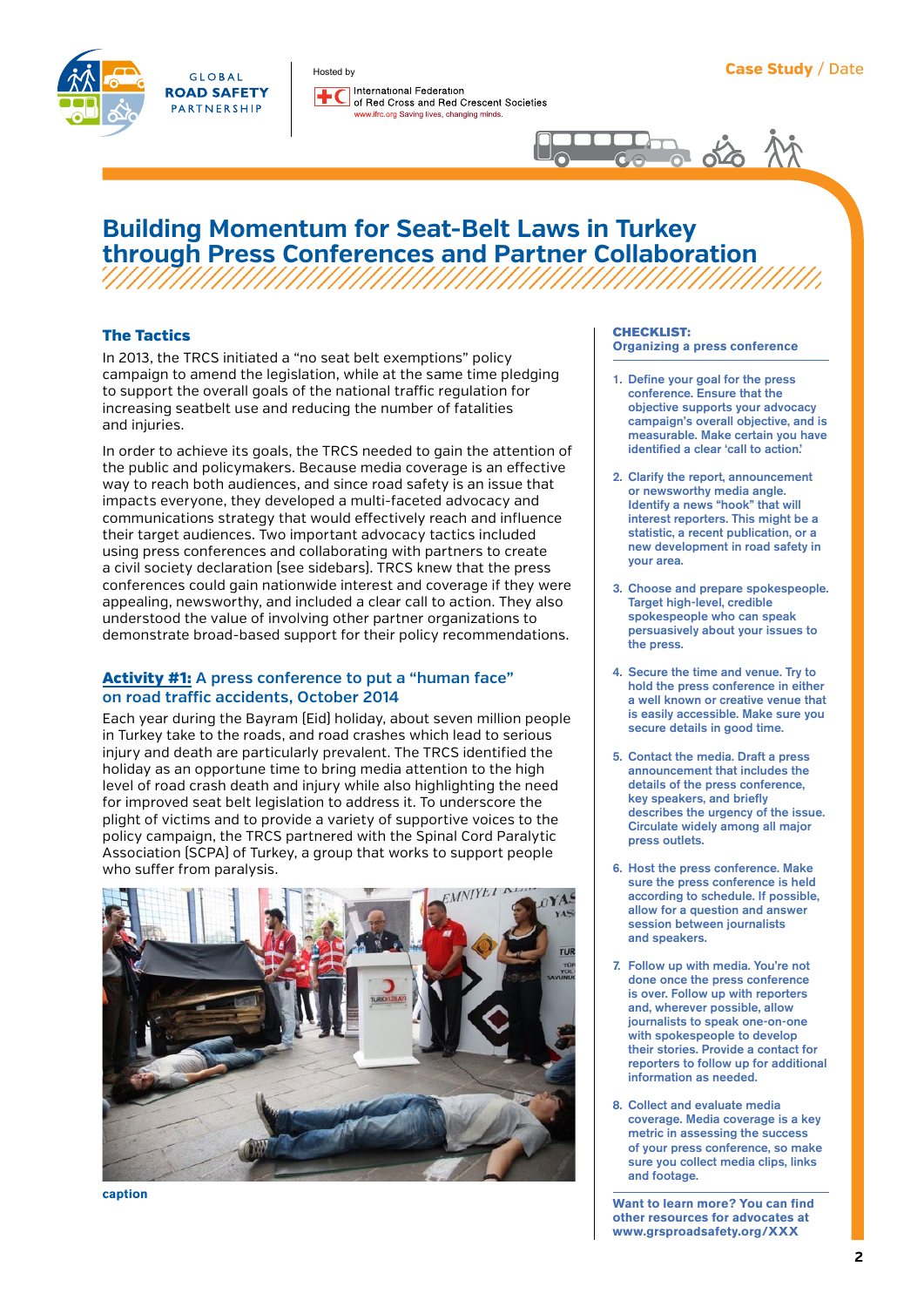



International Federation of Red Cross and Red Crescent Societies ifrc.org Saving lives, changing minds



## **Building Momentum for Seat-Belt Laws in Turkey through Press Conferences and Partner Collaboration**

The press conference was held immediately after the 2014 holiday, during which 59 people, including children, had been killed. TRCS invited national and local journalists, who found one pair of shoes representing each person killed during the holiday period in front of the speaker's table. Both the Deputy Head of the SCPA Ms. Cetinkaya and President of the TRCS Mr. Akar – a well known and respected public official – spoke at the event. Mr. Akar shared statistics and called for higher penalties for those who do not wear seat belts. Ms. Cetinkaya was paralyzed by a road crash in which she was not wearing a seatbelt and is now a passionate champion for seat-belt legislation. She told her story of receiving a low fine for not using a seatbelt, continuing on without wearing one, and eventually being involved in a debilitating crash.

Hosted by

In the planning and execution of their press conference, the TRCS incorporated a number of good practice media advocacy techniques to ensure the activity had the strongest possible impact. First, they highlighted a statistic – 59 people killed in road crashes – with wide appeal to journalists, illustrating that number with a visual and camera-friendly representation that prevented the statistic from being "just a number." Second, they utilized high-level spokespeople: The TRCS representative spoke about the statistics and made the critical link to their proposed policy changes, which would be necessary to reduce that toll. Then, by telling her story, the SPCA representative provided the media with a personal story that could complement the more complex issue of policy change. The TRCS hoped that the whole press conference "package" would invite comprehensive and powerful media coverage that could reach the public and policymakers.

The media response to the press conference was swift and widespread. As a result, over 35 online stories and extensive coverage in national and local outlets focused on the plight of victims and the need for improved legislation. Importantly, by providing a clear link between the road safety problem and the policy solution, TRCS were able to ensure their 'call to action' was reported by the media.

## Activity #2: **Pressuring policymakers through a civil society declaration, October 2015**

Civil society interest in road safety in Turkey is relatively strong, with a number of well respected NGOs focused on the issue. The TRCS wanted to emphasise to decision makers that the road safety problem in Turkey had reached crisis proportions, civil society was alarmed, and the government must act immediately to strengthen its policies. With elections on the horizon, the TRCS decided to seize the opportunity to showcase the need for improved seatbelt laws and influence MPs in the build up to the election, and to create momentum toward influencing new MPs early in the next administration's tenure.

TRCS determined that an influential way to demonstrate civil society unity would be a publicly signed declaration carried out at a highvisibility press conference. First, TRCS leaders approached the chairpersons of large, reputable road safety and public health NGOs

**By providing a clear link between the road safety problem and the policy solution, TRCS were able to ensure their 'call to action' was reported by the media.**